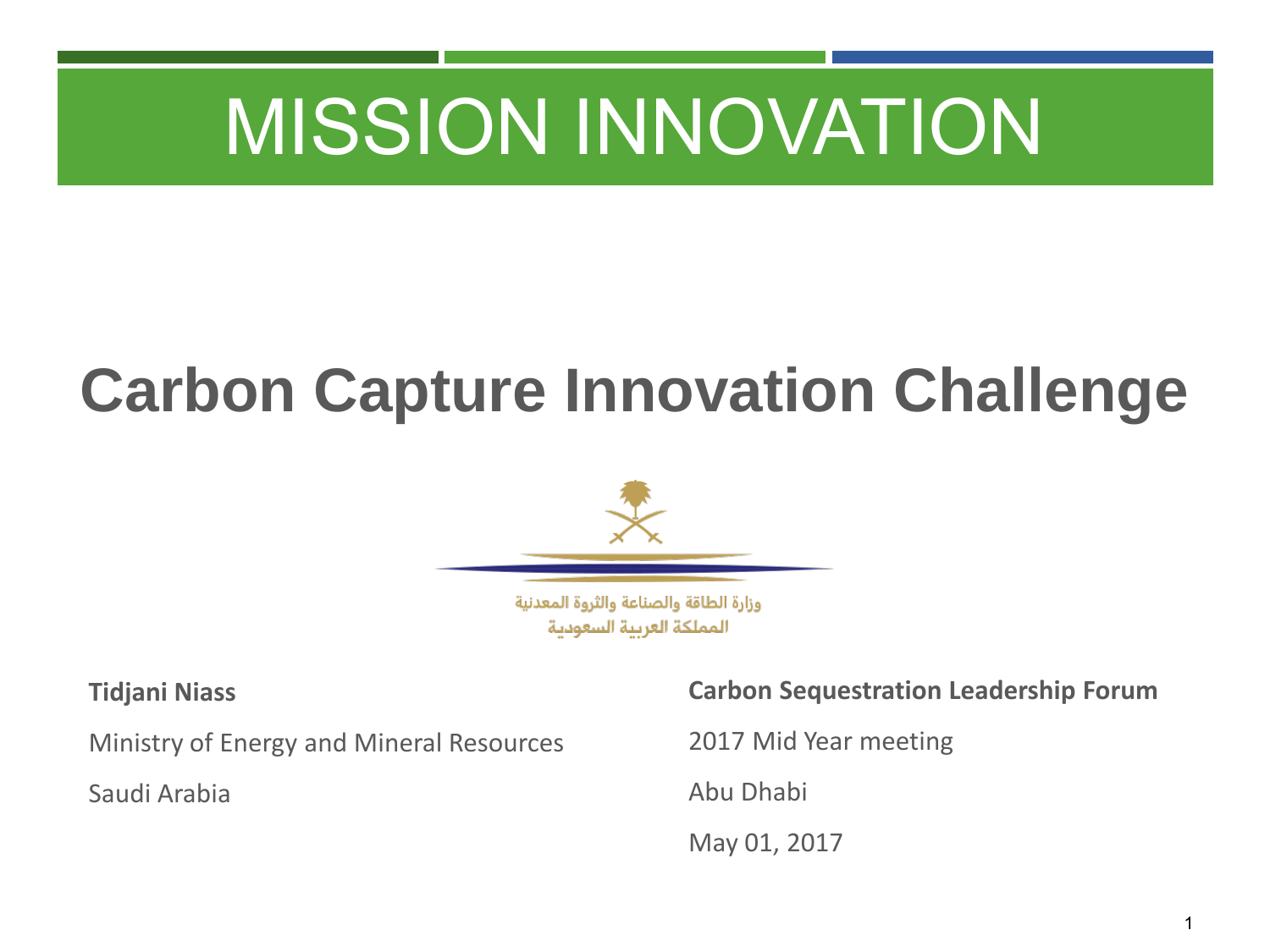## November 30th, 2015

- *Double public clean energy R&D investment over five years, while encouraging greater levels of private sector investment in transformative clean energy technologies*
	- 22 countries and the European Commission
	- **1** Ministerial meeting per year

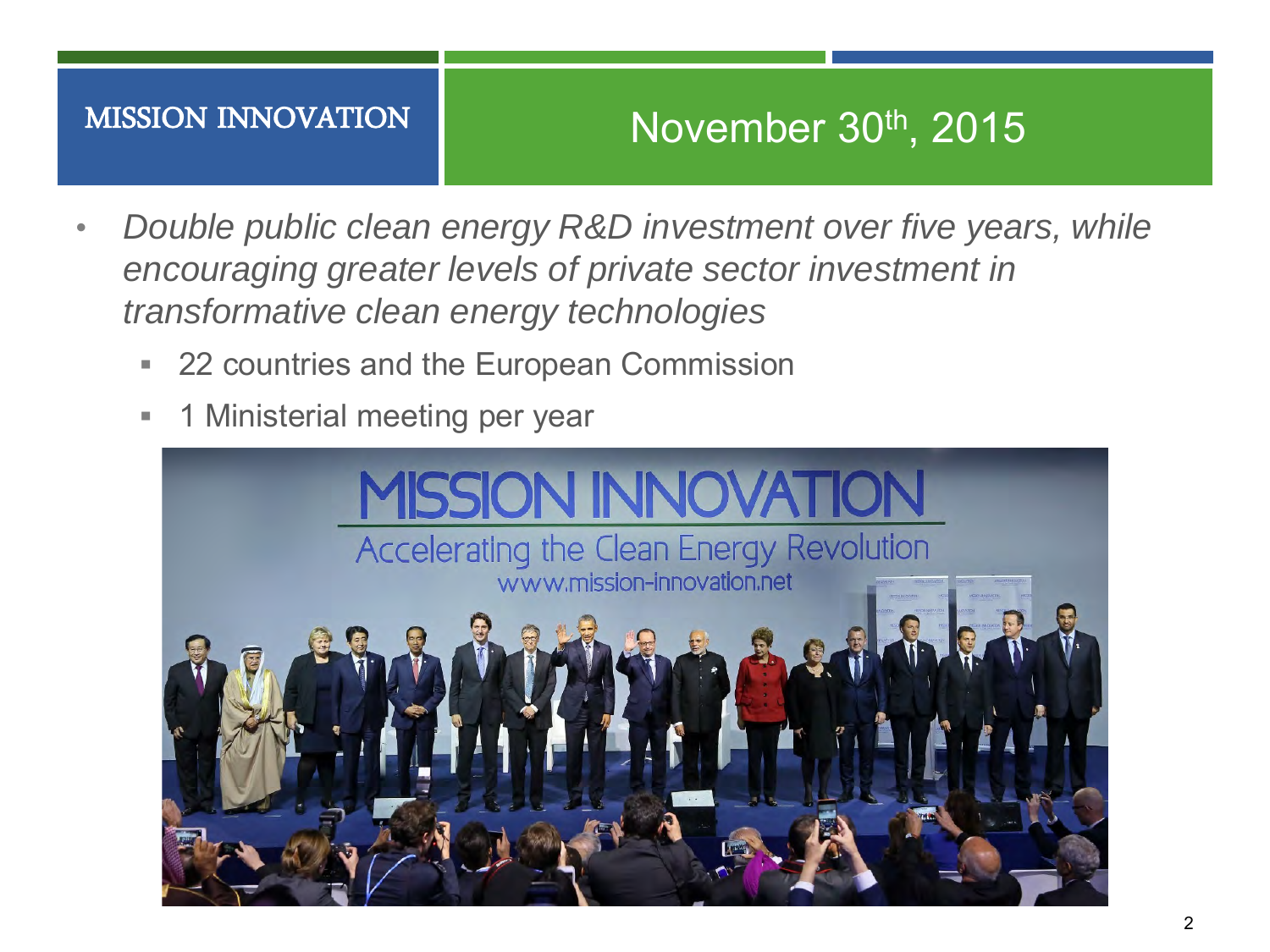### R&D Doubling Target



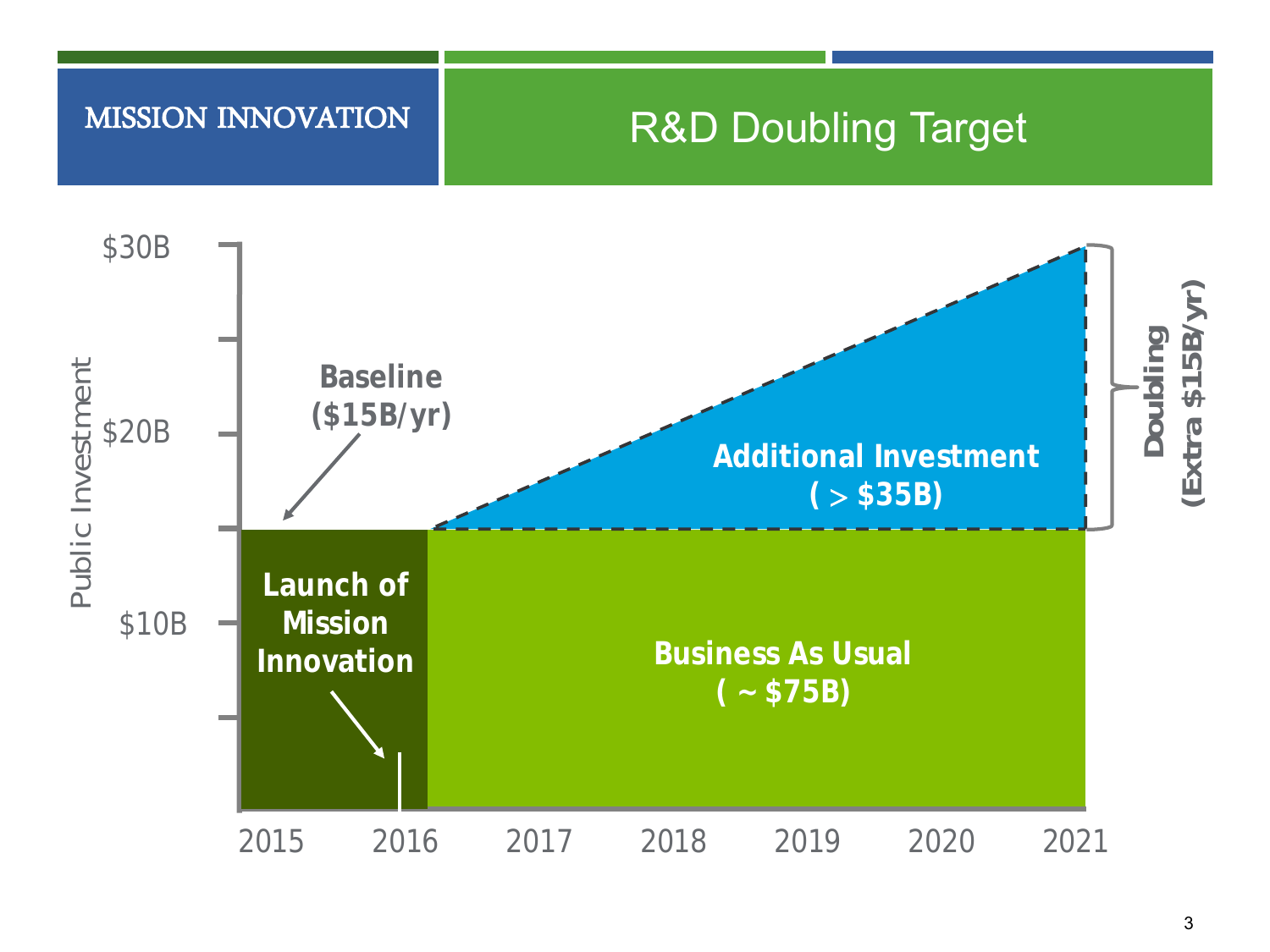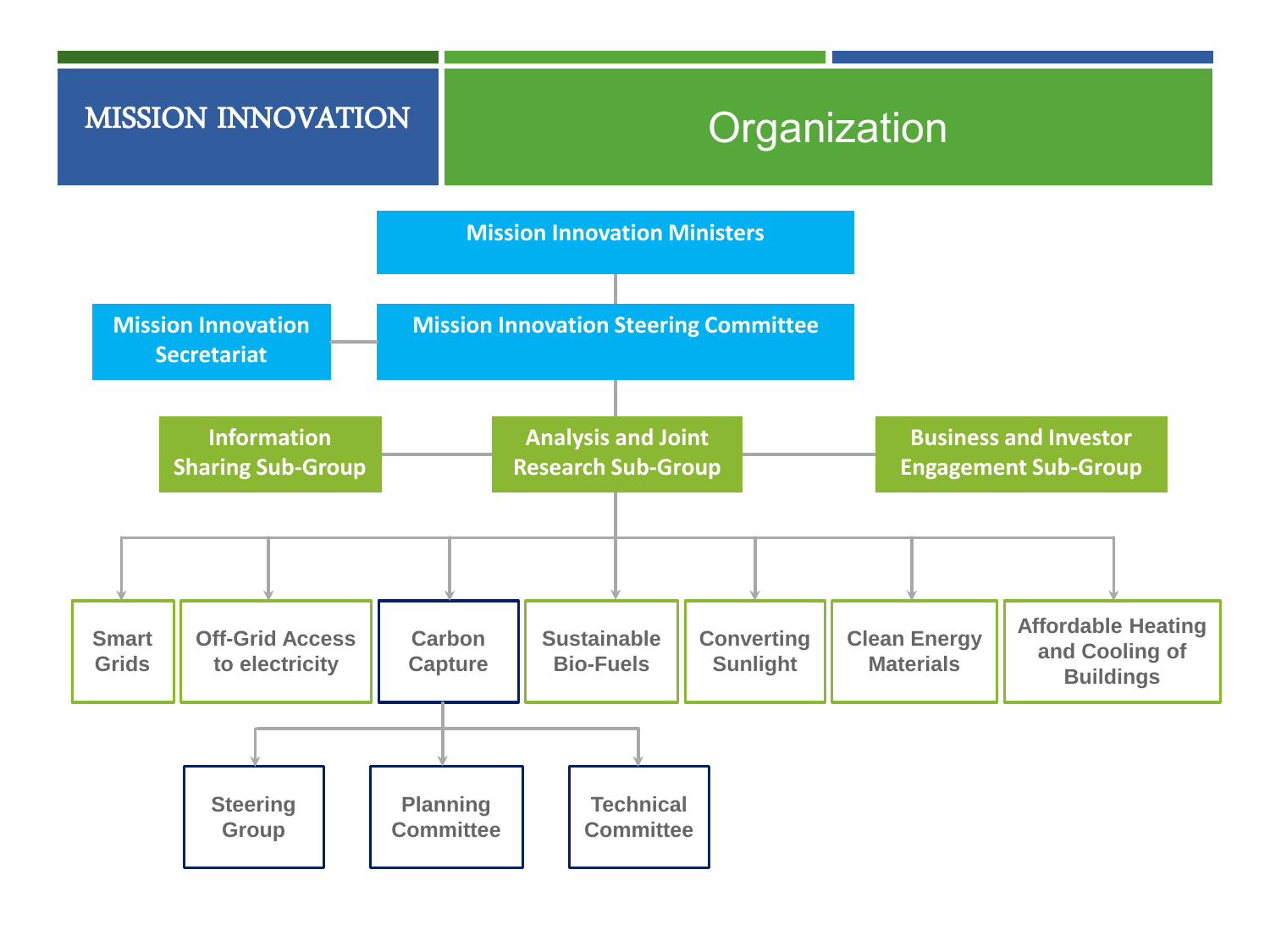### **Objectives**

- Enable near-zero CO2 emissions from power plants and carbon intensive industries
	- Identify and prioritize breakthrough CCUS technologies
	- Develop pathways to close RD&D gaps
	- ‒ Recommend multilateral collaboration mechanisms
	- ‒ Drive down cost of CCUS through innovation

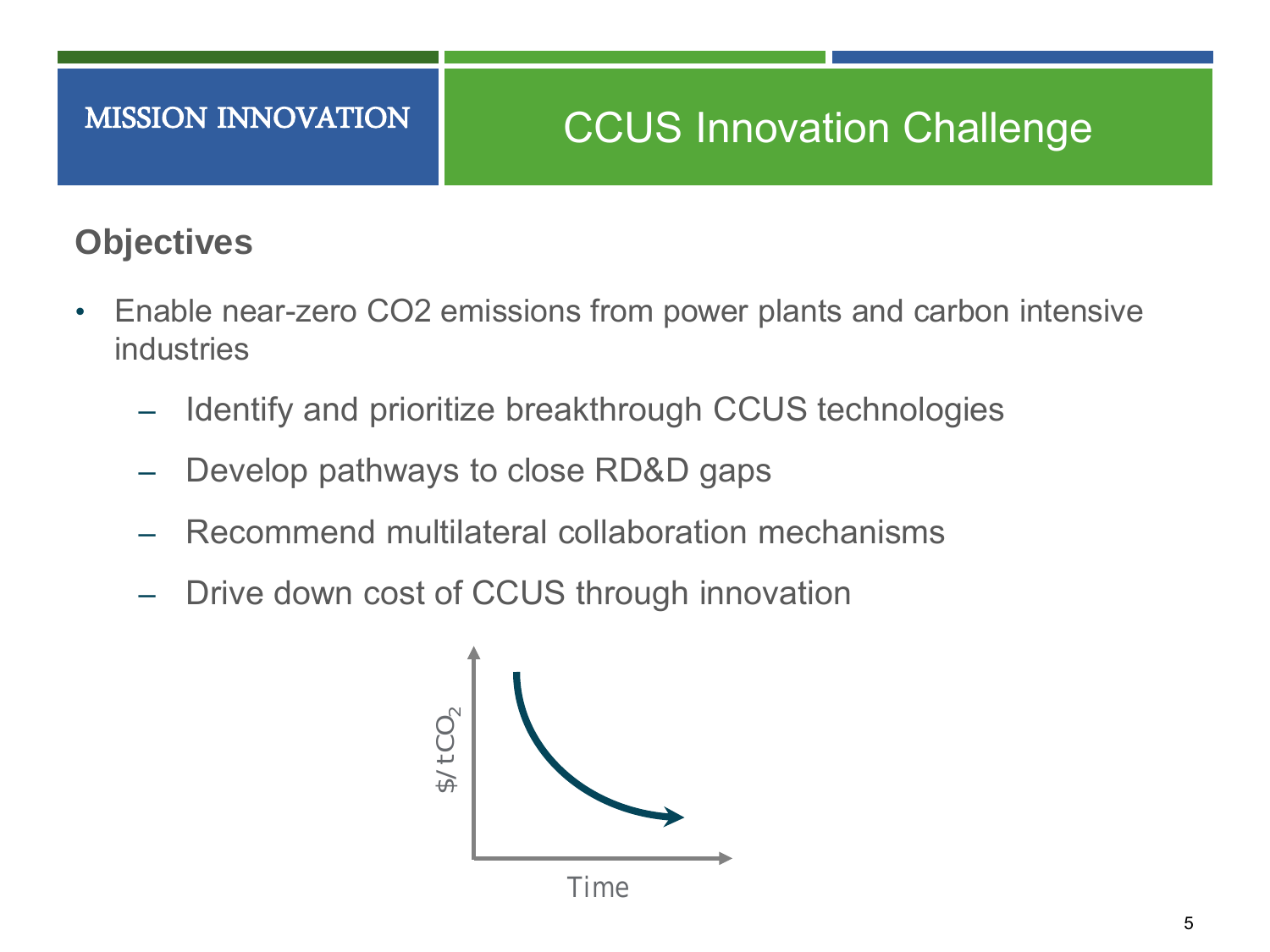## CCUS Innovation Challenge

#### **Leads**



United States **Saudi Arabia** 



#### **Participating countries**



Canada China EC



France



Germany UAE Mexico















**Denmark** 



India



Korea



Finland



UK Norway Japan Indonesia







**Netherlands** 





Italy

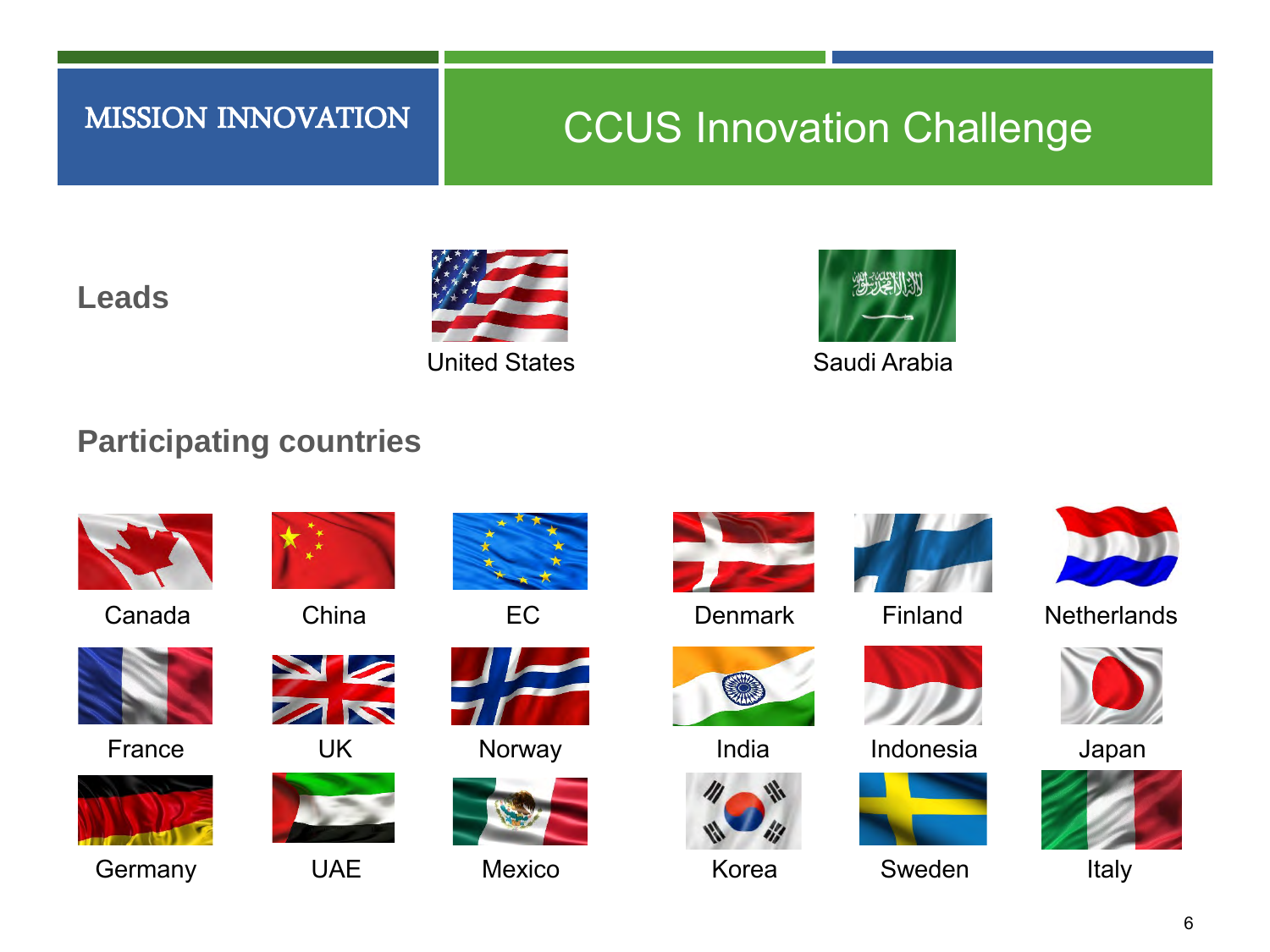#### **Work Plan**

- Experts workshop to discuss Basic Research Needs for CCUS
	- ‒ Focus on Capture, Utilization and Storage science
	- ‒ Publish a report to guide innovation on CCUS
- Establish strategic partnerships
	- ‒ International Energy Agency (IEAGHG)
	- ‒ World Economic Forum (Business Investors)
- Seek ways to engage the industry
	- ‒ Closer engagement with Business and Investors Engagement Sub-**Group**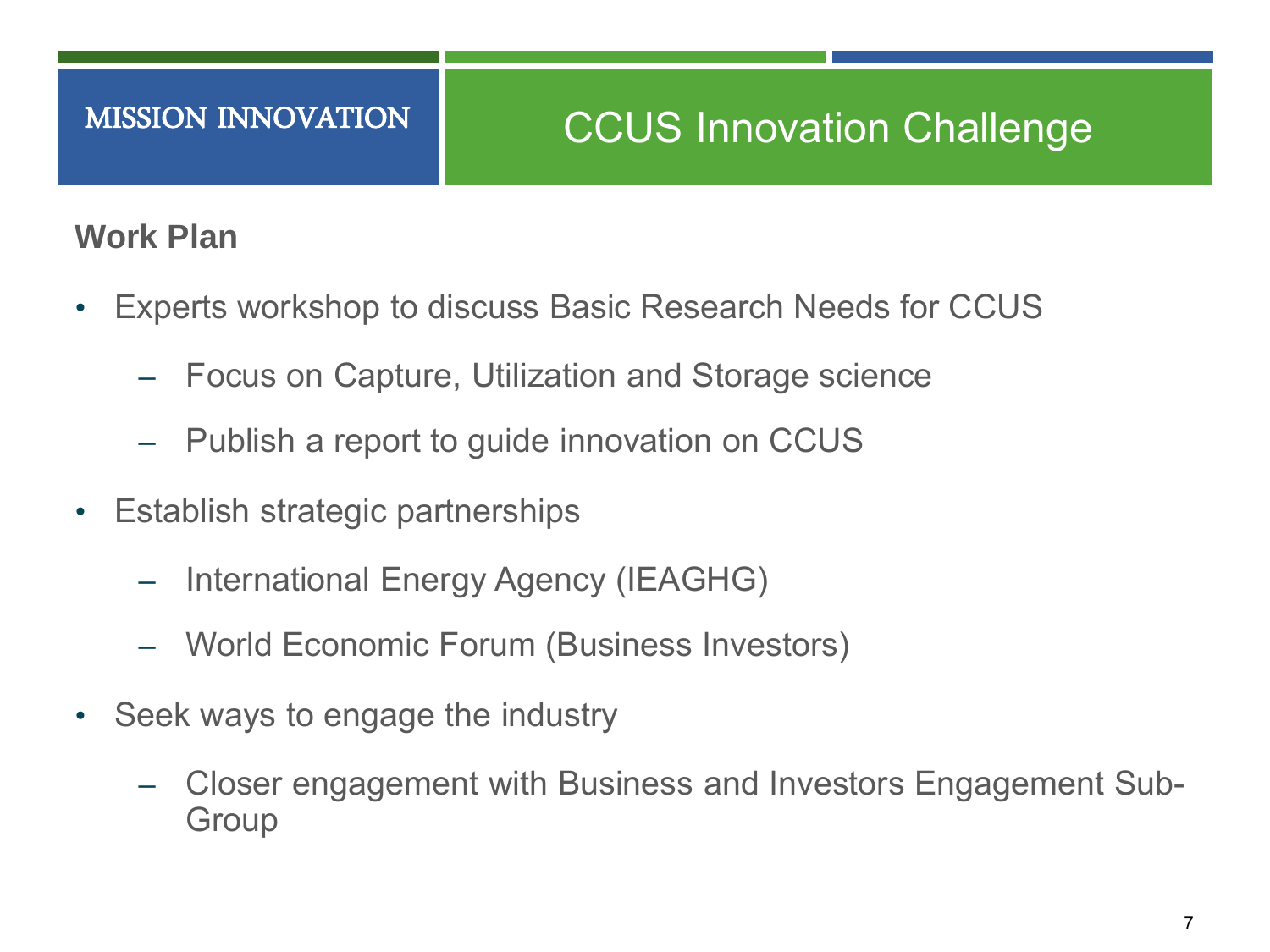### **Experts workshop to discuss basic research needs for CCUS**

- Tentative Dates: September 25 29
- Venue US
- Attendees by invitation

| Monday                           | Tuesday                |         |             | Wednesday |         |             | Thursday |                                   |             | Friday                                                |
|----------------------------------|------------------------|---------|-------------|-----------|---------|-------------|----------|-----------------------------------|-------------|-------------------------------------------------------|
|                                  | <b>Opening Plenary</b> |         |             |           |         |             |          |                                   |             |                                                       |
| <b>CCS Project</b><br>site visit | Capture                | Storage | Utilization | Capture   | Storage | Utilization | Capture  | Storage<br><b>Closing Plenary</b> | Utilization | Reporting<br>and<br>Technical<br>Committee<br>Meeting |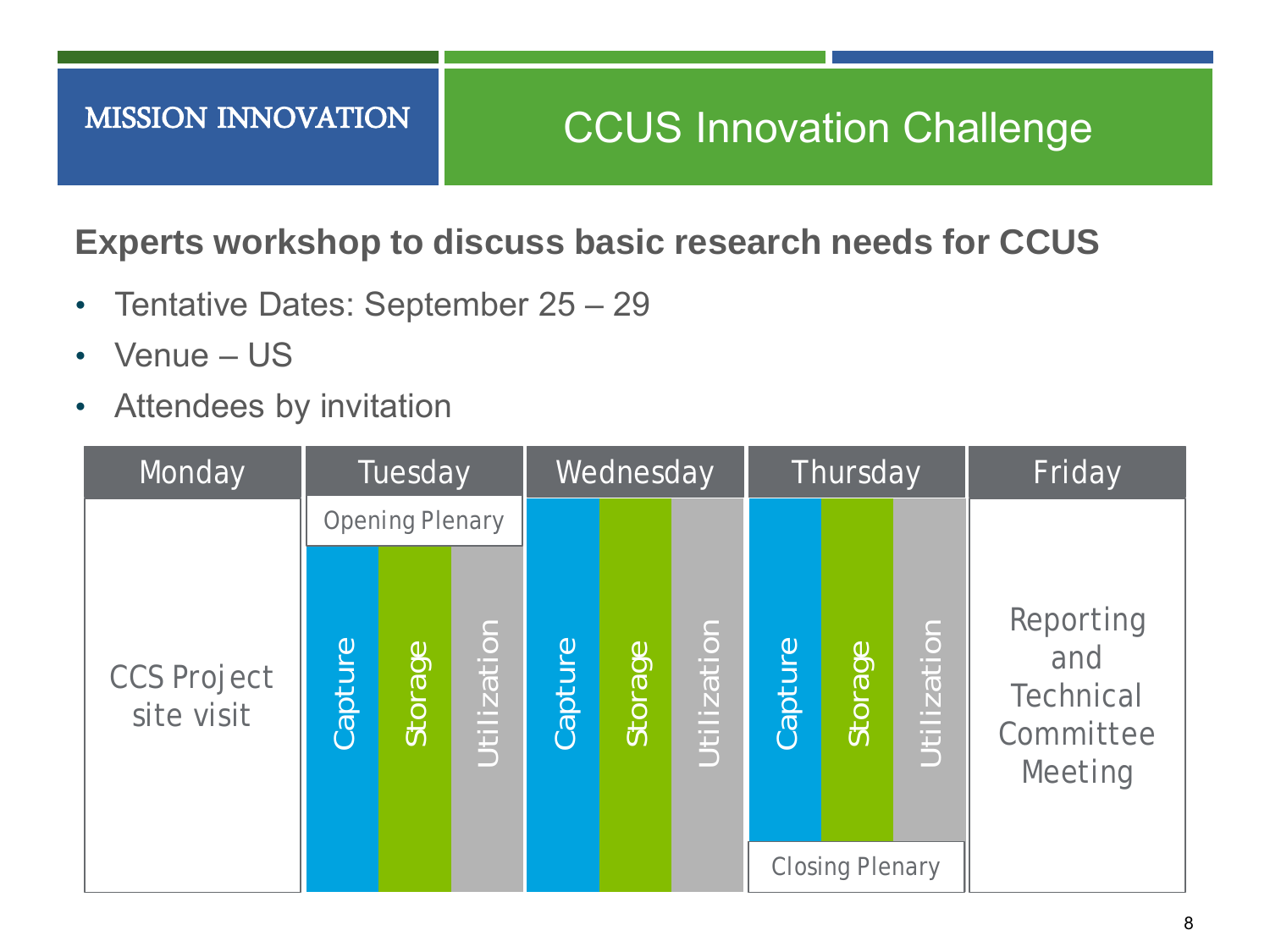## **CCUS Innovation Challenge**

#### **Workshop Structure**

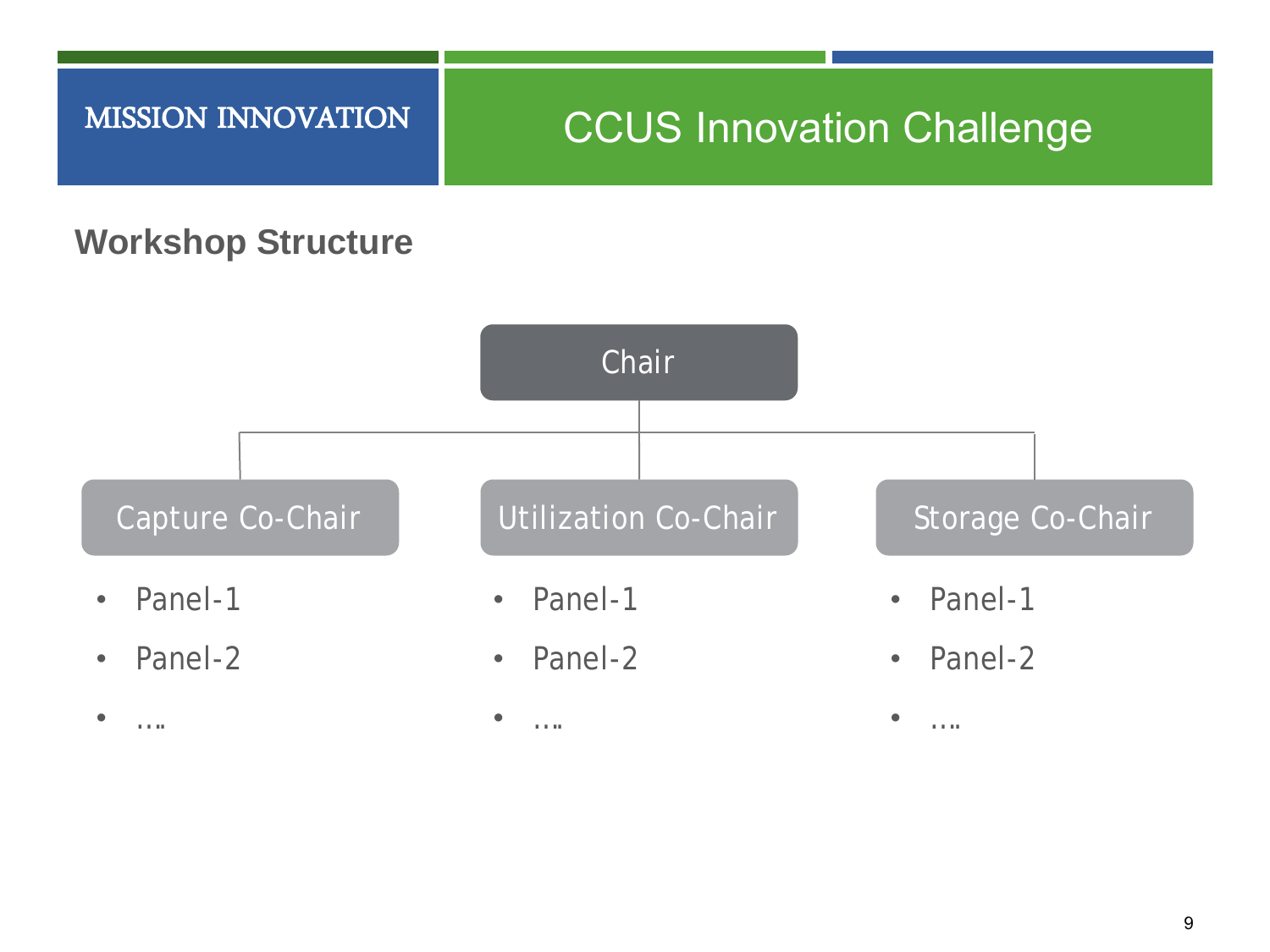**Key Points of Contact**

Unites States

- **Stephanie Duran**, U.S. Department of Energy Tel: 001-202-586-2265; Email: [stephanie.duran@hq.doe.gov](mailto:stephanie.duran@hq.doe.gov)
- **Jordan Kislear**, U.S. Department of Energy Tel: 001-202-586-3033; Email: [jordan.Kislear@hq.doe.gov](mailto:jordan.Kislear@hq.doe.gov)

Saudi Arabia

- **Tidjani Niass**, Saudi Ministry of Energy, Industry, and Mineral Resources Tel: 00966 13 876 4409; Email: [tidjani.niass@meim.gov.sa](mailto:tidjani.niass@meim.gov.sa)
- **Hamoud Otaibi**, Saudi Ministry of Energy, Industry, and Mineral Resources Tel: 00966 11 285 8737; Email: [hamoud.Otaibi@meim.gov.sa](mailto:hamoud.Otaibi@meim.gov.sa)